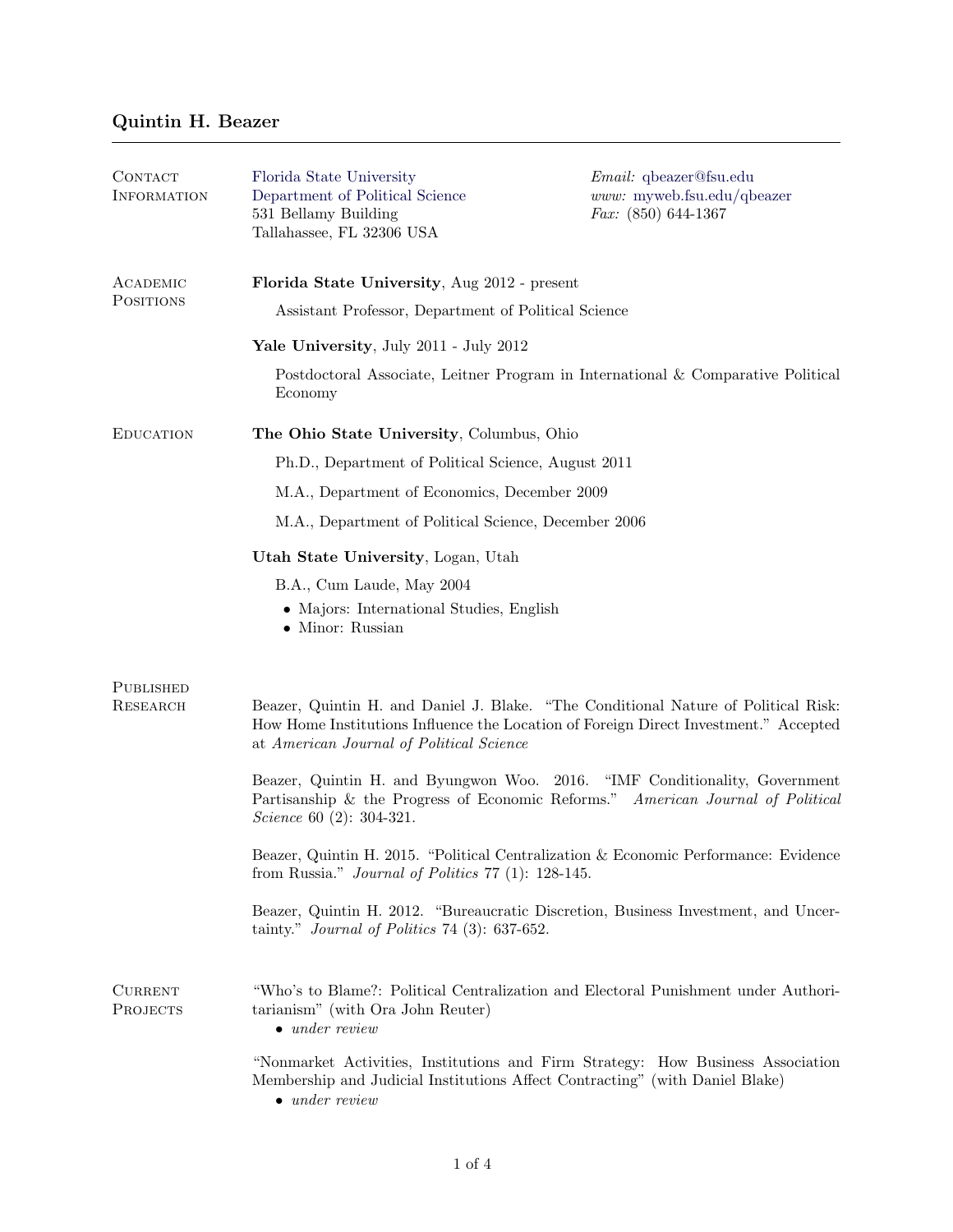|                                 | "Do Authoritarian Elections Help the Poor? Evidence from Russian Cities (with Ora<br>John Reuter)                                                                                                                                                                                                                                                                                                                                                                                                                                                                                                                                                                                                                                                                                                                                                                                                                                                                                 |  |
|---------------------------------|-----------------------------------------------------------------------------------------------------------------------------------------------------------------------------------------------------------------------------------------------------------------------------------------------------------------------------------------------------------------------------------------------------------------------------------------------------------------------------------------------------------------------------------------------------------------------------------------------------------------------------------------------------------------------------------------------------------------------------------------------------------------------------------------------------------------------------------------------------------------------------------------------------------------------------------------------------------------------------------|--|
|                                 | "Talking Up the Economy: Media Coverage of Economic Events on Russian State-<br>Controlled TV, 2003-2016" (with Charles Crabtree and Holger Kern)                                                                                                                                                                                                                                                                                                                                                                                                                                                                                                                                                                                                                                                                                                                                                                                                                                 |  |
|                                 | "Raising Revenues: Fiscal Resources & Regulatory Environments in Russia's Regions."                                                                                                                                                                                                                                                                                                                                                                                                                                                                                                                                                                                                                                                                                                                                                                                                                                                                                               |  |
|                                 | "Financial Windfalls and Social Spending in Post-Communist Countries." (with Irfan<br>Nooruddin and Sarah Wilson Sokhey)                                                                                                                                                                                                                                                                                                                                                                                                                                                                                                                                                                                                                                                                                                                                                                                                                                                          |  |
|                                 | "Institutional Origin of Regulatory Policy and Small Business Development in Russia's<br>Regions." (with Dinissa Duvanova)                                                                                                                                                                                                                                                                                                                                                                                                                                                                                                                                                                                                                                                                                                                                                                                                                                                        |  |
| AWARDS, GRANTS<br>& FELLOWSHIPS | CRC COFRS Grant. \$14,000. Florida State University, May 2016<br>DeVoe Moore Center Conference Grant. \$25,000. Florida State University, May 2015<br>CRC Planning Grant. \$13,000. Florida State University, May 2013<br>IREX Short-Term Travel Grant. \$5,000. IREX May 2013<br>First Year Assistant Professor Grant. \$20,000. Florida State University, May 2013<br>Frances Aumann Grant, \$2000. The Ohio State University, May 2010<br>Research Travel Grant, \$4300. Mershon Center for International Security, July 2009<br>Phyllis Krumm Scholarship, \$2500. The Ohio State University, May 2009<br>Estella Southard Fellowship, \$2500. The Ohio State University, June 2008<br>Research Grant, \$3000. Horowitz Foundation for Social Policy, June 2008<br>Alumni Grant for Graduate Research, \$2000. The Ohio State University, May 2008<br>Junior Fellow. Program in Statistics and Methodology, 2006-2007<br>FLAS. Full-year fellowship to study Uzbek, 2005-2006 |  |
| <b>INVITED</b><br>PRESENTATIONS | Seminar Series, Brigham Young University. Dec 2015                                                                                                                                                                                                                                                                                                                                                                                                                                                                                                                                                                                                                                                                                                                                                                                                                                                                                                                                |  |
|                                 | Young LDS Scholars Workshop, Brigham Young University. June 2015                                                                                                                                                                                                                                                                                                                                                                                                                                                                                                                                                                                                                                                                                                                                                                                                                                                                                                                  |  |
|                                 | ICSID and Harriman Institute Workshop, Columbia University. Sept 2014                                                                                                                                                                                                                                                                                                                                                                                                                                                                                                                                                                                                                                                                                                                                                                                                                                                                                                             |  |
|                                 | Rule of Law Workshop, University of Houston. May 2013                                                                                                                                                                                                                                                                                                                                                                                                                                                                                                                                                                                                                                                                                                                                                                                                                                                                                                                             |  |
|                                 | Leitner Political Economy Seminar, Yale University. Apr 2012                                                                                                                                                                                                                                                                                                                                                                                                                                                                                                                                                                                                                                                                                                                                                                                                                                                                                                                      |  |
|                                 | Dept. of Political Science, Florida State University. Nov 2011                                                                                                                                                                                                                                                                                                                                                                                                                                                                                                                                                                                                                                                                                                                                                                                                                                                                                                                    |  |
|                                 | Graduate School of Public and International Affairs, University of Pittsburgh. Oct 2011                                                                                                                                                                                                                                                                                                                                                                                                                                                                                                                                                                                                                                                                                                                                                                                                                                                                                           |  |
|                                 | Dept. of Political Science, University of Rochester. Dec 2010                                                                                                                                                                                                                                                                                                                                                                                                                                                                                                                                                                                                                                                                                                                                                                                                                                                                                                                     |  |
|                                 | Workshop on Postcommunist Politics, Harriman Institute, Columbia University. Oct<br>2010                                                                                                                                                                                                                                                                                                                                                                                                                                                                                                                                                                                                                                                                                                                                                                                                                                                                                          |  |
|                                 | Research and Policy Forum, Social Science Research Council Eurasia Program (Wash-<br>ington, D.C.). May $2010$                                                                                                                                                                                                                                                                                                                                                                                                                                                                                                                                                                                                                                                                                                                                                                                                                                                                    |  |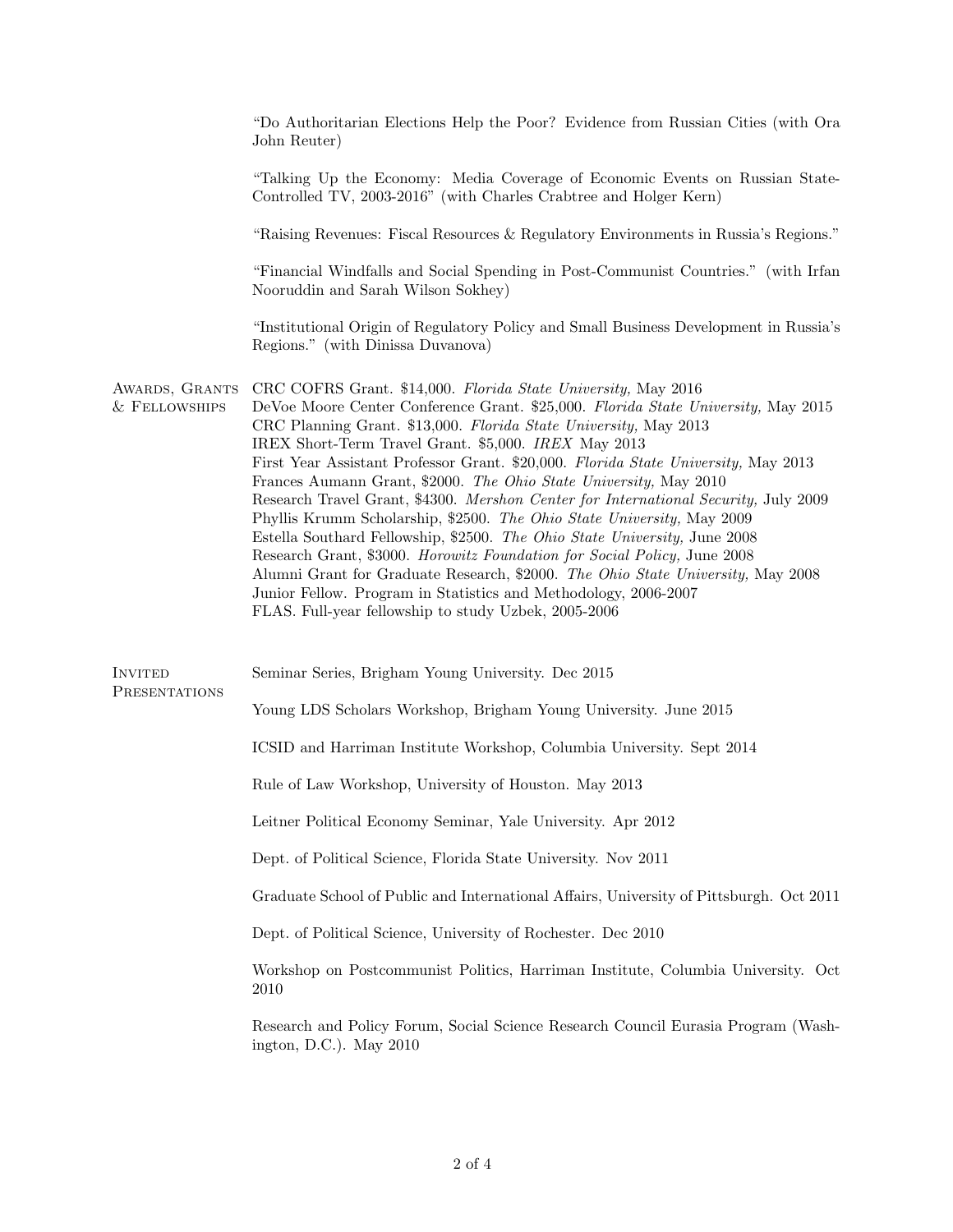| RECENT        | Presenter: "Who's to Blame?: Punishing Poor Economic Performance in a Centralized   |
|---------------|-------------------------------------------------------------------------------------|
| CONFERENCE    | Political System" Annual Meeting of the Southern Political Science Association (San |
| PARTICIPATION | Juan, Puerto Rico), Jan 7-9, 2016                                                   |

Presenter: "Who's to Blame?: Punishing Poor Economic Performance in a Centralized Political System" Annual Meeting of the Association for Slavic, East European, and Eurasian Studies (Philadelphia, PA), Nov 19-21, 2015

Presenter: "Political Recentralization & Economic Performance: Evidence from Russia" Annual Meeting of the Association for Slavic, East European, and Eurasian Studies (Boston, MA), Nov 21-24, 2013

Presenter: "Political Recentralization & Economic Performance: Evidence from Russia" Annual Meeting of the American Political Science Association (Chicago, IL), Aug 28 - Sept 1, 2013

Panel Chair and Discussant: "Persuasion as a Two-Way Street: International Actors and Postcommunist and Communist Countries." Annual Meeting of the American Political Science Association (Chicago, IL), Aug 28 - Sept 1, 2013

Presenter: "Political Recentralization & Economic Performance: Evidence from Russia" Annual Meeting of the Midwest Political Science Association (Chicago, IL), Aug 28 - Sept 1, 2013

Discussant: "State-Business Relations" Annual Meeting of the Midwest Political Science Association (Chicago, IL), Apr 11-14, 2013

Panel Chair and Discussant: "Politics of Policy Reform: Lessons from Post-Communist Countries" Annual Meeting of the Association for Slavic, East European, and Eurasian Studies (New Orleans, LA), Nov 15-18, 2012

Presenter: "It's All Relative: Home-Country Risk and Foreign Investment" Annual Meeting of the American Political Science Association (New Orleans, LA), Aug 30 - Sept 2, 2012 (accepted, not presented due to conference cancellation)

Discussant: "State-Business Relations" Annual Meeting of the Midwest Political Science Association (Chicago, IL), Apr 12-15, 2012

Presenter: "Political Competition, Bureaucratic Discretion, & Business Investment: Testing the Mechanisms." Annual Meeting of the Midwest Political Science Association (Chicago, IL), Apr 12-15, 2012

TEACHING AND **PROFESSIONAL EXPERIENCE** 

Undergraduate Courses

• States & Markets, Post-Soviet Politics, Intro to Comparative Politics, Transitions to a Market Economy

Graduate Courses

• Politics of the Developing World, Comparative Political Economy, Politics of Authoritarian Regimes

**PROFESSIONAL** SERVICE AND **MEMBERSHIP**